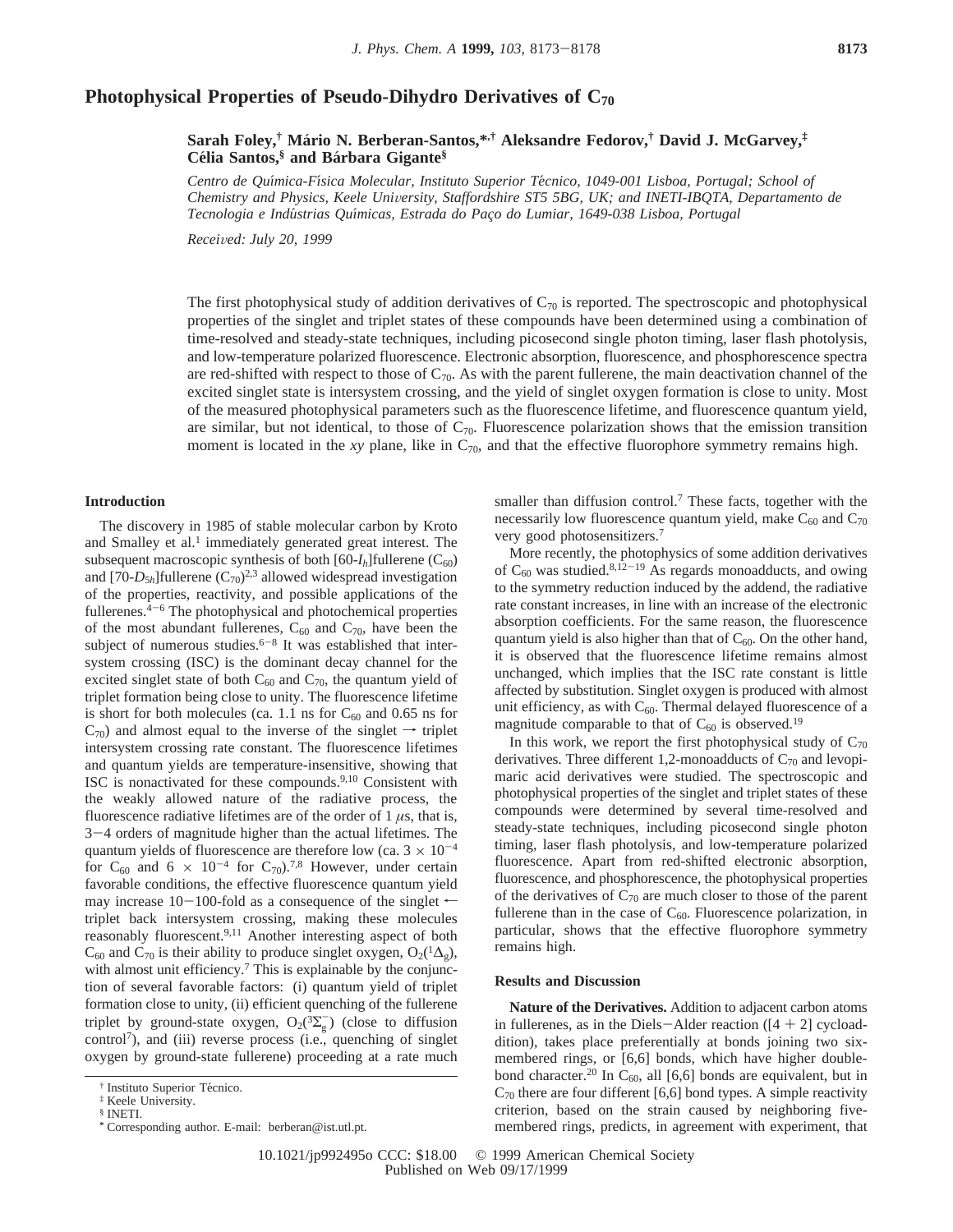



**Figure 1.** Structure of the  $C_{70}$  derivatives (1,2-isomer in all cases).



**Figure 2.** UV-vis absorption spectrum of  $C_{70}$  (---) and of  $1$  (-) in methylcyclohexane at room temperature. The absorption spectra of **2** and of **3** are identical to that of **1**.

the most reactive [6,6] bond (C(1)-C(2) or  $\alpha$  bond) lies in the vicinity of the C<sub>70</sub> "pole".<sup>20</sup> The next most reactive bond (C(5)- $C(6)$  or  $\beta$  bond) is still close to the "pole".<sup>20</sup> Some cycloaddition reactions yield a mixture of 1,2- and 5,6-monoadducts resulting from addition to either an  $\alpha$  bond or a  $\beta$  bond, respectively, the first product being usually predominant (e.g., in a ratio of ca.  $2:1^{21}$ ). Addition to the remaining two "equatorial" [6,6] bond types ( $\epsilon$  and  $\kappa$ <sup>21</sup>) usually has low to negligible yields. The three studied  $[2 + 4]$  adducts of  $C_{70}$  and levopimaric acid 1, 2, and **3**, illustrated in Figure 1, are structurally pseudo-dihydro fullerenes<sup>13</sup> predominantly resulting from  $\alpha$  bond monoaddition and will be designated further in accordance with the functionality of the resin moiety, thus C70-CO2Me **<sup>1</sup>**, C70-OH **<sup>2</sup>**, and C70-CHO **<sup>3</sup>** respectively for the ester, the alcohol, and the aldehyde derivatives. From the point of view of their photophysical properties, the three display identical behavior, as could be expected from an inspection of the chemical structures of the addends. Their joint study is nevertheless relevant, as it provides a stringent test to the data invariance.

**Singlet State Photophysics.** The electronic absorption spectrum of  $C_{70}$ - $CO<sub>2</sub>Me$  1 in methylcyclohexane is presented in Figure 2. A broad absorption band with a maximum around 460 nm seems to correlate with the 470 nm band in  $C_{70}$ . Similarly, the stronger absorption band at 400 nm should correlate with the 380 nm band in  $C_{70}$ . This correspondence is supported by the polarization data discussed below. A shoulder



**Figure 3.** Fluorescence spectra of  $C_{70}$  (---) and of **3** (-) in methylcyclohexane at room temperature (excitation wavelength was 460 nm, excitation and emission slit widths were 27 and 9 nm, respectively).

visible at 540 nm seems also to have a counterpart in  $C_{70}$ . Another, weaker shoulder is observed at 660 nm. Complete assignments must however await a high-resolution study, together with high-quality quantum calculations similar to those recently carried out for pristine  $C_{70}$ <sup>23</sup> The absorption onset occurs at ca. 740 nm. In comparison with  $C_{70}$ , the absorption spectrum is generally red-shifted but has similar absorption coefficients; see Table 1. Comparison of the spectra and absorption coefficients with the published ones for three different monoadduct isomers of  $C_{70}^{21}$  confirms that in the derivatives studied here addition to the  $\alpha$  bond is largely dominant.

The fluorescence spectrum of  $C_{70}$ –CHO **3** in methylcyclohexane is displayed in Figure 3 and shows broad emission between 650 and 750 nm, with little vibronic structure and with a maximum at ca. 700 nm. As with the absorption, the emission is red-shifted by about 50 nm with respect to  $C_{70}$ . The determined fluorescence quantum yield in cyclohexane at room temperature is  $7 \times 10^{-4}$ , only marginally higher than that of  $C_{70}$  ( $\phi_F = 6 \times 10^{-4}$  in methylcyclohexane<sup>22</sup>). The zero-zero transition lies at approximately 698 nm, corresponding to a singlet energy of 170 kJ mol<sup>-1</sup>.

The decay of fluorescence for  $C_{70}$ -OH 2 in methylcyclohexane at room temperature is shown in Figure 4. It is close to a single exponential with a lifetime of 1.1 ns. This lifetime is consistent with values measured for the other two derivatives in hydrocarbon solvents at room temperature and is in agreement with efficient intersystem crossing as the main deactivation path for the  $S_1$  state. The measured singlet lifetime is higher than that of  $C_{70}$  (0.65 ns). From the fluorescence lifetime and from the fluorescence quantum yield, the computed radiative and nonradiative decay constants are respectively  $k_r = 6 \times 10^5$  s<sup>-1</sup> and  $k_{\text{nr}} = 9 \times 10^8 \text{ s}^{-1}$ . For C<sub>70</sub> these constants are  $k_{\text{r}} = 9 \times 10^5$ s<sup>-1</sup> and  $k_{\text{nr}} = 2 \times 10^9 \text{ s}^{-1}$ . Thus, unlike what happens with C<sub>60</sub> vs  $C_{60}$  monoadducts, where the major change is an almost 10fold increase of the radiative rate constant upon addition, whereas the nonradiative one is practically unaffected, here both

**TABLE 1: Singlet State Properties of C70 and C70 Monoadducts***<sup>a</sup>*

|          | $\lambda_{\text{max}}(\text{abs})$ /<br>nm | $\epsilon_{\rm max}/dm^3$<br>$mol^{-1}$ cm <sup>-1</sup> | $\lambda_{\text{max}}(fl)/$<br>nm | $\phi_{\rm F}$ /10 <sup>-4</sup> | $\tau_F$ /ns | $k_r / s^{-1}$  | $k_{\rm nr}/\rm s^{-1}$ | ref          |
|----------|--------------------------------------------|----------------------------------------------------------|-----------------------------------|----------------------------------|--------------|-----------------|-------------------------|--------------|
| $C_{70}$ | 381                                        | 29 400                                                   | 650                               | 6                                | 0.65         | $9 \times 10^5$ | $2 \times 10^9$         | 7, 8, 10, 45 |
|          | 470                                        | 16 000                                                   |                                   |                                  |              |                 |                         |              |
| 1, 2, 3  | 400                                        | 24 000                                                   | 702                               |                                  | 1.1          | $6 \times 10^5$ | $9 \times 10^8$         | this work    |
|          | 460                                        | 18 000                                                   |                                   |                                  |              |                 |                         |              |

*<sup>a</sup>* In hydrocarbon solvents at room temperature.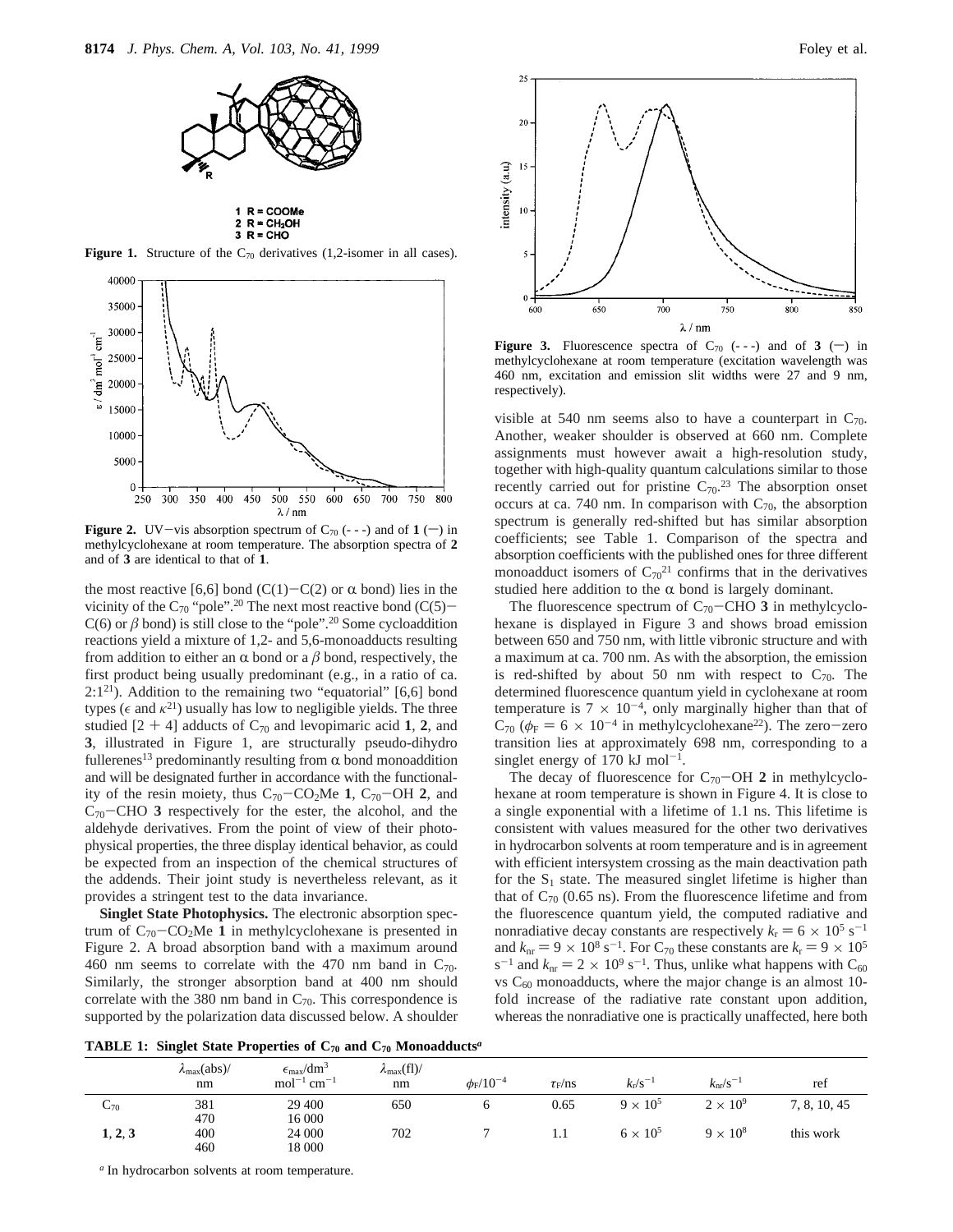

**Figure 4.** Fluorescence decay of **3** in methylcyclohexane at room temperature. The excitation and emission wavelengths were 300 and 690 nm, respectively. The time scale was 2.76 ps/channel. The decay is well fitted to the sum of two exponentials (reduced chi-squared  $=$ 1.1), with  $\tau_1 = 1.1$  ns (99%) and  $\tau_2 = 0.03$  ns (1%).



**Figure 5.** Experimental fluorescence anisotropy decay of **2** in the MT glass at 110 K. The excitation and emission wavelengths were 590 and 690 nm, respectively. The time scale was 2.76 ps/channel. It is seen that after the impulse duration the anisotropy value has a nearly constant value  $(0.085 \pm 0.005)$ .

constants slightly decrease, with the variation being more pronounced for the nonradiative one and diminishing by no more than approximately 50%. The near invariance of the radiative and nonradiative rate constants shows that the  $C_{70}$  fluorophore is much less affected by the addition of a group to a [6,6] bond than  $C_{60}$ .

The decay of fluorescence anisotropy for **2** in MT glass is illustrated in Figure 5. The decay shows a very fast component previously identified as polarized Raman scattering, followed by a constant plateau where  $r = 0.085 \pm 0.005$ , and is constant over the whole time range. Given the excitation wavelength used (590 nm), this value is consistent with that found from the steady-state excitation polarization spectrum recorded under identical conditions (Figure 6). The minimum at 400 nm coincides with a strong absorption band (see Figure 2). These results are very similar to those previously obtained<sup>10</sup> for  $C_{70}$ , showing that the first electronic transition of **1**, **2**, and **3** is again polarized in the *xy* ("equatorial") plane, while the 400 nm transition is predominantly *z* axis polarized. The surprising aspect is the absolute value of anisotropy measured near the absorption onset, close to  $0.1$  as in  $C_{70}$  and indicative of degenerate moments in the *xy* plane.10 It thus appears that addition to a [6,6] bond located near the "pole" ( $\alpha$  or  $\beta$ ) does not significantly affect the effective fluorophore symmetry, which seems to remain  $D_{5h}$ , as in  $C_{70}$ . This lack of strong



**Figure 6.** Steady-state anisotropy of **2** in the MT glass at 110 K. The emission wavelength was 700 nm. The excitation and emission bandwidths were 27 and 18 nm, respectively. A Schott RG695 cutoff filter was employed in the emission.



**Figure 7.** Phosphorescence spectrum of  $C_{70}$  (---) and of  $1$  (-) in MT glass at 110 K (excitation wavelength was 460 nm, excitation and emission slit widths were 27 and 9 nm, respectively).

**TABLE 2: Triplet State Related Properties of C70 and C70 Monoadducts**

|          | $\lambda_{\max}$ (ph) <sup><i>a</i></sup> /<br>nm | $\tau_{\rm p}/\mathrm{m s}^a$ | $\phi$ T   | $\phi_{\Lambda}$  | ref       |
|----------|---------------------------------------------------|-------------------------------|------------|-------------------|-----------|
| $C_{70}$ | 830                                               | 46                            | 0.994      | $0.82 \pm 0.15$   | $7-9.45$  |
| 1, 2, 3  | 850                                               | 6.2                           | $\geq 0.8$ | $0.91 \pm 0.10^b$ | this work |

*<sup>a</sup>* In MT at 77 K. *<sup>b</sup>* Relative to phenalenone.

perturbation is in agreement with the previously noted near constancy of the radiative and nonradiative rate constants. These aspects, which should reflect the  $\pi$ -electron delocalization pattern in both ground24-<sup>26</sup> and excited states, certainly deserve further attention.

**Triplet State Photophysics.** The high-energy portion of the phosphorescence spectrum of the ester derivative **1** is shown in Figure 7. As with the absorption and emission, a red shift of ca. 50 nm is apparent, the wavelength of maximum intensity being 850 nm. The triplet energy is therefore calculated to be ca.  $140 \text{ kJ} \text{ mol}^{-1}$  and the singlet-triplet gap to be about 30 kJ  $mol^{-1}$ . The phosphorescence lifetime recorded in MT at 77 K was 6.2 ms and was thus lower that of  $C_{70}$  in similar conditions;9,27 see Table 2.

Laser excitation of **1**, **2**, and **3** gives rise to a transient absorption in both the visible and infrared region of the spectrum which is identified as the triplet state, since it is quenched by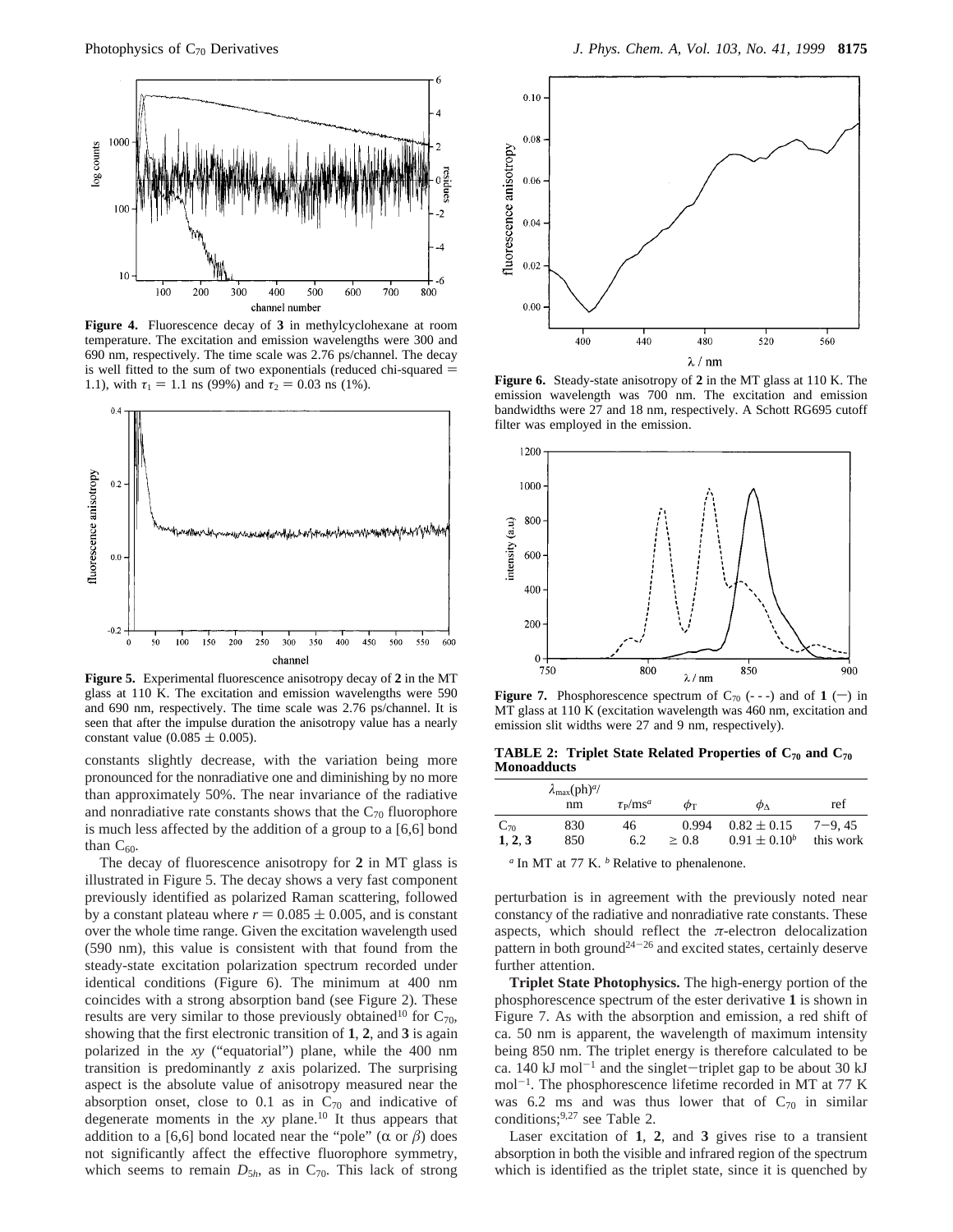

**Figure 8.** Triplet minus singlet difference absorption spectrum for **1** in degassed toluene at room temperature.

molecular oxygen giving singlet oxygen. In Figure 8 the triplet minus singlet difference absorption spectrum for  $C_{70}$ -CO<sub>2</sub>Me **1** in toluene is shown. Positive peaks at 360, 420, 590, and 710 nm are apparent, as well as negative peaks at 400, 460, and 540 nm, indicating depletion of the ground state (cf. Figure 2).

The intrinsic lifetimes of long-lived triplet states in fluid solutions are notoriously difficult to measure accurately, $28$  on account of bimolecular processes such as impurity quenching, ground-state quenching, and triplet-triplet annihilation. Evidence has previously been given showing that the triplet state lifetimes vary depending on fullerene concentration and also laser intensity.29,30 Assuming a single-exponential decay law, the measured triplet state lifetime of **1**, **2**, and **3** in degassed toluene at room temperature is ca. 45 *µ*s with a relatively low laser energy of  $5 \text{ mJ pulse}^{-1}$ . Even under these conditions triplet-triplet annihilation is still present, as evident by deviations to a first-order exponential fit. A second-order decay rate constant of ca.  $2 \times 10^9$  dm<sup>3</sup> mol<sup>-1</sup> s<sup>-1</sup> due to the triplet-triplet annihilation reaction is obtained from a more general fit incorporating the possibility of a second-order process. Such a rate constant is similar to the values previously reported $29,30$  for  $C_{60}$  and  $C_{70}$ . The triplet lifetime obtained from the same fit is 250 *µ*s. Using the reported rate constant for self-quenching of  $C_{70}$  in room-temperature toluene,<sup>30</sup>  $k = 1.2 \times 10^8$  dm<sup>3</sup> mol<sup>-1</sup>  $s^{-1}$ , and an intrinsic triplet lifetime of 6 ms, one obtains a lifetime of 390  $\mu$ s for the concentration used (2 × 10<sup>-5</sup> mol  $dm^{-3}$ ), in good agreement with experiment, considering the approximations made. (Exact agreement is obtained with  $k =$  $1.9 \times 10^8$  dm<sup>3</sup> mol<sup>-1</sup> s<sup>-1</sup>.)

Quenching of the triplet state of **1**, **2**, and **3** by ground-state molecular oxygen results in the formation of singlet oxygen. In room-temperature toluene the quenching rate constants were  $1.6 \times 10^9$  dm<sup>3</sup> mol<sup>-1</sup> s<sup>-1</sup> and compare well with those reported in the literature<sup>29-32</sup> for C<sub>60</sub> and C<sub>70</sub>. The common value of  $\phi_{\Delta}$ for **1**, **2**, and **3** is collected in Table 2 and is close, but somewhat lower than, unity ( $0.9 \pm 0.1$ ). Exactly identical values were obtained for C<sub>60</sub>, in agreement with reports of  $\phi_T$ <sup>11,33,34</sup> and *φ*∆32,35 slightly smaller than unity for this compound. Since *φ*<sup>∆</sup> can only be smaller than or equal to the quantum yield of triplet formation  $\phi_T$ , this means that the  $\phi_T$  values for 1, 2, and 3 are equal to or higher than 0.8. In all experiments the emission of singlet oxygen, observed at 1270 nm, decayed exponentially with a solute independent rate constant. The average lifetime  $\tau_{\Delta}$  = 28 *µs* is comparable with the published value of 27-29  $\mu$ s.<sup>36</sup>

Using the comparative method, it is possible to estimate the molar extinction coefficients of the triplets of the  $C_{70}$  derivatives.

The maximum transient absorbances of the triplet of **1**, **2**, and **3** at 590 nm were plotted as a function of laser intensity, and the gradients were compared to that of the standard employed which was taken as benzophenone in benzene whereby  $\Delta \epsilon_T$  = 7220 dm<sup>3</sup> mol<sup>-1</sup> cm<sup>-1</sup> at 530 nm.<sup>37</sup> The  $\Delta(\epsilon_T - \epsilon_S)$  values obtained at 590 nm are ca. 1200 dm<sup>3</sup> mol<sup>-1</sup> cm<sup>-1</sup> for all derivatives.

#### **Conclusions**

In this work, we report the first photophysical study of  $C_{70}$ derivatives, three different monoadducts having been studied. The spectroscopic and photophysical properties of the singlet and triplet states of these compounds, determined by several time-resolved and steady-state techniques, showed that, apart from red-shifted electronic absorption, fluorescence, and phosphorescence, the photophysical properties of the derivatives of  $C_{70}$  are much closer to those of the parent fullerene than in the case of  $C_{60}$ . As with the parent fullerene, the main deactivation channel of the excited singlet state is intersystem crossing, and the yield of singlet oxygen formation is close to unity. The measured photophysical parameters such as the fluorescence lifetime, and fluorescence quantum yield, are similar, but not identical, to those of  $C_{70}$ . Fluorescence polarization shows that even the effective fluorophore symmetry is surprisingly high, a symmetry axis of at least 3-fold symmetry being required to produce the observed polarization.

Apart from the electronic absorption spectrum, $21$  the only previously available studies on the properties of  $C_{70}$  monoadducts concern their redox behavior in the ground state.<sup>38</sup> It was found that their electrochemical characteristics are quite close to those of  $C_{70}$ . In this work, it was shown that the same is true, to a great extent, with respect to the photophysical properties.

## **Experimental Section**

**Materials.**  $C_{60}$  (>99.9%) and  $C_{70}$  (>99.9%) were obtained from Stefan Kaesdorf (Munich, Germany) and used as received.  $C_{70}$  (>99%) was obtained from Hoechst AG (Frankfurt am Main, Germany) and levopimaric acid (99%) from Helix Biotech (Toronto, Canada), and both were used as received. Phenalenone (Aldrich) was recrystallized from cyclohexane, and benzophenone (Aldrich) was recrystallized twice from petroleum ether. All solvents used in spectroscopic and photophysical studies were of spectroscopic grade. For low-temperature fluorescence measurements the solvent mixture, methylcyclohexane-toluene (7:2, v/v), which is denoted MT was used. Oxygen and nitrogen used in the triplet studies were from British Oxygen Co.

**Synthesis.** The three  $[2 + 4]$  adducts of  $C_{70}$  and levopimaric acid **<sup>1</sup>**, **<sup>2</sup>**, and **<sup>3</sup>** were synthesized by a Diels-Alder reaction, as described for the corresponding  $C_{60}$  adducts.<sup>39</sup> The detailed synthesis, purification, and structural characterization will be described elsewhere:<sup>40</sup>

*Methyl* [70]fullerepimarate, 1. UV/vis (CHCl<sub>3</sub>, 3.64  $\times$  10<sup>-5</sup> M):  $\lambda_{\text{max}}$  (ε) 374 (18 800), 398 (23 700), 424(16 300), 456 (17 800). MALDITOF-MS (DCTB): *m*/*z* 1156 (MH•-), 840  $(C_{70}^{\bullet-}$ , base peak).

 $[70]$ Fullerepimarol, 2. UV/vis (CHCl<sub>3</sub>, 3.68  $\times$  10<sup>-5</sup> M):  $\lambda_{\text{max}}$  $(\log \epsilon)$  374 (19 100), 398 (24 500), 424(17 400), 458 (18 200). MALDITOF MS  $(m/z)$ : 1128 (M<sup>\*-</sup>), 840 ( $C_{70}$ <sup>\*-</sup>, base peak).

 $[70]$ Fullerepimaral, 3. UV/vis (CHCl<sub>3</sub>, 3.68  $\times$  10<sup>-5</sup> M):  $\lambda_{\text{max}}$  $(\epsilon)$  374 (19 700), 398 (25 300), 424(16 800), 456 (19 000). MALDITOF MS  $(m/z)$ : 1126 (M<sup>\*-</sup>), 840 ( $C_{70}$ <sup>\*-</sup>, base peak).

**Instrumentation.** Kinetic absorption measurements were made using the third harmonic (355 nm) of a Spectron Q-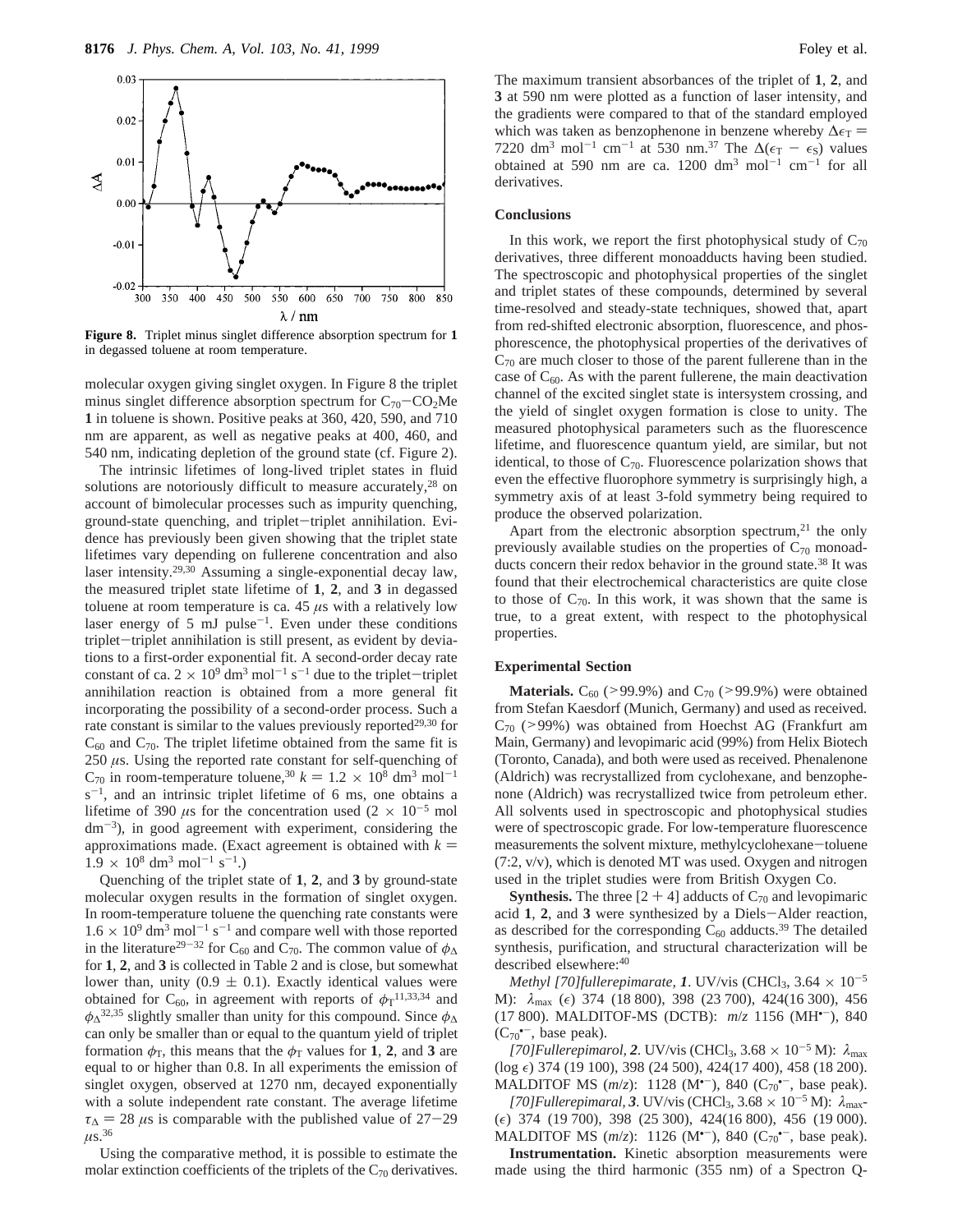switched Nd:YAG laser as described previously.<sup>41</sup> Laser energies were measured with a Gentec ED200 pyroelectric joulemeter. Time-resolved singlet oxygen luminescence was detected via the (0,0) phosphorescence band centered at 1270 nm using a Judson germanium diode (G-050, active diameter  $= 0.5$  cm) equipped with a silicon cutoff filter and coupled to a Judson preamplifier. Time-resolved picosecond fluorescence intensity decays were obtained by the single photon timing method with laser excitation as previously described.10 Decay data analysis was performed with the Globals Unlimited software package (Laboratory for Fluorescence Dynamics, University of Illinois, Urbana, IL). Low-temperature phosphorescence lifetimes were measured by the modulation method, using a CW argon ion laser (512 nm), whose beam was passed through a mechanical chopper to produce equally spaced (typical period: 200 ms) square pulses with a width of 5 ms. The emitted luminescence was passed through a RG 695 filter before detection by a fast photodiode coupled to an oscilloscope.

Absorption spectra were recorded using either a Perkin-Elmer Lambda-2 UV-vis spectrophotometer or a JASCO 560V UVvis spectrophotometer. Fluorescence measurements were made using a SPEX F112 spectrofluorimeter. Low-temperature measurements were performed using an Oxford cryostat with quartz windows.

**Fluorescence Polarization.** Steady state fluorescence polarization measurements were made as previously described.<sup>42</sup> Briefly, fluorescence excitation spectra were taken with the emission and excitation polarizers set in either the vertical or horizontal position. For each wavelength recorded the integration time was 15 s. Electronic thermal noise was recorded under identical conditions and subtracted from the polarized components. Time-resolved picosecond fluorescence intensity decay measurements were made by an alternating collection of impulses and decays with the emission polarizer set at the vertical, horizontal, and magic angle positions. A cutoff filter was used to effectively remove all the excitation light. The *G* factor for the system is unity.<sup>10</sup>

**Singlet Oxygen Quantum Yield Measurements (** $φ$ **<sub>Δ</sub>).** Airequilibrated solutions of **1**, **2**, and **3** were optically matched at the laser excitation wavelength, along with that for the reference standard for which the singlet oxygen quantum yield has previously been determined. All solutions were prepared in  $1 \times 1$  cm quartz cells with optically matched absorbances of 0.5 at 355 nm. For the determination of *φ*<sup>∆</sup> values time-resolved luminescence at 1270 nm was recorded using laser excitation. At each laser excitation energy the recorded luminescence trace was obtained by signal-averaging 10 single shots. The averaged traces were fitted to a biexponential, whose slower component was extrapolated to  $t = 0$ . Plots of  $I_0$  (the extrapolated signal intensity at  $t = 0$ ) versus laser intensity were found to be linear up to a laser intensity of 0.6 mJ pulse<sup> $-1$ </sup>. Since the gradients of *I*<sub>0</sub> versus laser intensity are proportional  $\phi_\Lambda$ , the values of  $\phi_\Lambda$ may be obtained by comparison with the gradient obtained for the reference standard.

Two standards were employed:  $C_{60}$  in air-equilibrated toluene for which  $\phi_{\Lambda}$  is reported to be between 0.92  $\pm$  0.05<sup>32</sup> and  $0.98 \pm 0.05$ ;<sup>33</sup> phenalenone in air equilibrated toluene for which  $\phi_{\Delta} = 1.0^{43}$ 

**Oxygen Quenching Rate Constant (***k***q) Measurements.** The rate constants  $(k_q)$  for the oxygen quenching of the triplet states of the  $C_{70}$  derivatives were determined in toluene by kinetic absorption measurements on various  $O_2/N_2$  mixtures. Six single shot kinetic absorption traces were signal averaged for each measurement, and good single-exponential fits were obtained

for **1**, **2**, and **3**. The oxygen concentration in air-saturated toluene was taken to be<sup>44</sup>  $1.8 \times 10^{-3}$  mol dm<sup>-3</sup>.

**Acknowledgment.** This work was supported by the TMR program of European Union (research network contract ERB FMRX-CT 98-0192 DG 12 - DLCL) and by the program Praxis XXI (contract PCEX/P/QUIM/106/96, FCT, Portugal). Dr. Luftmann (Institute of Organic Chemistry, University of Muenster, Germany) is thanked for the MALDITOF-MS spectra.

#### **References and Notes**

(1) Kroto, H. W.; Heath, J. R.; O'Brien, S. C.; Curl, R. F.; Smalley, R. E. *Nature* **<sup>1985</sup>**, *<sup>318</sup>*, 162-163.

(2) Krätschmer, W.; Lamb, L. D.; Fostiropoulos, K.; Huffman, D. R. *Nature* **<sup>1990</sup>**, *<sup>347</sup>*, 354-358.

(3) Krätschmer, W.; Fostiropoulos, K.; Huffman, D. R. *Chem. Phys. Lett.* **<sup>1990</sup>**, *<sup>170</sup>*, 167-170.

(4) Kroto, H. W., Fischer, J. E., Cox, D. E., Eds. *The Fullerenes*; Pergamon: Oxford, 1993.

(5) Dresselhaus, M. S.; Dresselhaus, G.; Eklund, P. C. *Science of Fullerenes and Carbon Nanotubes*; Academic Press: San Diego, 1996.

(6) Kadish, K. M., Ruoff, R. S., Eds. *Recent Ad*V*ances in the Chemistry and Physics of Fullerenes and Related Materials*; Electrochemical Society: Pennington, NJ, 1998; Vol. 6.

(7) Foote, C. S. *Top. Curr. Chem.* **<sup>1994</sup>**, *<sup>169</sup>*, 347-363.

(8) Sun, Y.-P. Photophysics and Photochemistry of Fullerene Materials. In Ramamurthy, V., Schanze, K. S., Eds. *Molecular and Supramolecular Photochemistry*; Marcel Dekker: New York, 1997; Vol. 1 (Organic Photochemistry).

(9) Berberan-Santos, M. N.; Garcia, J. M. M. *J. Am. Chem. Soc.* **1996**,

118, 9391–9394.<br>
(10) Fedorov, A.; Berberan-Santos, M. N.; Lefèvre, J.-P.; Valeur, B. *Chem. Phys. Lett.* **<sup>1997</sup>**, *<sup>267</sup>*, 467-471.

(11) Salazar, F. A.; Fedorov, A.; Berberan-Santos, M. N. *Chem. Phys. Lett.* **<sup>1997</sup>**, *<sup>271</sup>*, 361-366.

(12) Anderson, J. L.; An, Y.-Z.; Rubin, Y.; Foote, C. S*. J. Am. Chem. Soc.* **<sup>1994</sup>**, *<sup>116</sup>*, 9763-9764.

(13) Bensasson, R. V.; Bienvenue, E.; Janot, J.-M.; Leach, S.; Seta, P.; Schuster, D. I.; Wilson, S. R.; Zhao, H. *Chem. Phys. Lett.* **<sup>1995</sup>**, *<sup>245</sup>*, 566- 570.

(14) Lin, S.-K.; Shiu, L.-L.; Chien, K.-M.; Luh, T.-Y.; Lin, T.-I *J. Phys. Chem.* **<sup>1995</sup>**, *<sup>99</sup>*, 105-111.

(15) Bensasson, R. V.; Hill, T. J.; Land, E. J.; Leach, S.; McGarvey, D. J.; Truscott, T. G.; Ebenhoch, J.; Gerst, M.; Rüchardt, C. *Chem. Phys.* 1997, *<sup>215</sup>*, 111-123.

(16) Guldi, D. M.; Asmus, K.-D. *J. Phys. Chem. A* **<sup>1997</sup>**, *<sup>101</sup>*, 1472- 1481.

(17) Luo, C.; Fujitsuka, M.; Watanabe, A.; Ito, O.; Gan, L.; Huang, Y.; Huang, C.-H. *J. Chem. Soc., Faraday Trans*. **<sup>1998</sup>**, *<sup>94</sup>*, 527-532.

(18) Bensasson, R. V.; Bienvenue, E.; Fabre, C.; Janot, J.-M.; Land, E. J.; Leach, S.; Leboulaire, V.; Rassat, A.; Roux, S.; Seta, P. *Chem. Eur. J.* **<sup>1998</sup>**, *<sup>4</sup>*, 270-278.

(19) Berberan-Santos, M. N.; Salazar, F. A.; Garcia, J. M. M.; Santos, C.; Fonseca, T.; Marcelo Curto, M. J.; Gigante, B. *Electrochem. Soc. Proc.* **<sup>1998</sup>**, *<sup>98</sup>*-*8*, 319-327.

(20) Thilgen, C.; Herrmann, A.; Diederich, F. *Angew. Chem., Int. Ed. Engl.* **<sup>1997</sup>**, *<sup>36</sup>*, 2268-2280.

(21) Herrmann, A.; Diederich, F.; Thilgen, C.; ter Meer, H.-U.; Müller, W. H. *Hel*V*. Chim. Acta* **<sup>1994</sup>**, *<sup>77</sup>*, 1689-1706.

(22) Ma, B.; Sun, Y.-P. *J. Chem. Soc., Perkin Trans. 2* **<sup>1996</sup>**, 2157- 2162.

(23) Negri, F.; Orlandi, G. *J. Chem. Phys.* **<sup>1998</sup>**, *<sup>108</sup>*, 9675-9684.

(24) Krygowski, T. M.; Ciesielski, A. *J. Chem. Inf. Comput. Sci.* **1995**,

*<sup>35</sup>*, 1001-1003.

(25) Van Lier, G.; Benasser, S.; Geerlings, P. *J. Chem. Soc., Perkin Trans. 2* **<sup>1998</sup>**, 349-354.

(26) Van Lier, G.; Geerlings, P. *Chem. Phys. Lett.* **<sup>1998</sup>**, *<sup>289</sup>*, 591- 601.

(27) Wasielewski, M. R.; O'Neil, M. P.; Lykke, K. R.; Pellin, M. J.; Gruen, D. M. *J. Am. Chem. Soc.* **<sup>1991</sup>**, *<sup>113</sup>*, 2774-2776.

(28) Linschitz, H.; Steel, C.; Bell, J. A. *J. Phys. Chem.* **<sup>1962</sup>**, *<sup>66</sup>*, 2574- 2576.

(29) Fraelich, M. R.; Weisman, R. B. *J. Phys. Chem.* **<sup>1993</sup>**, *<sup>97</sup>*, 11145- 11147.

(30) Etheridge, H. T.; Weisman, R. B. *J. Phys. Chem.* **<sup>1995</sup>**, *<sup>99</sup>*, 2782- 2787.

(31) Palit, D. K.; Sapre, A. V.; Mittal, J. P.; Rao, C. N. R. *Chem. Phys. Lett.* **<sup>1992</sup>**, *<sup>195</sup>*, 1-6.